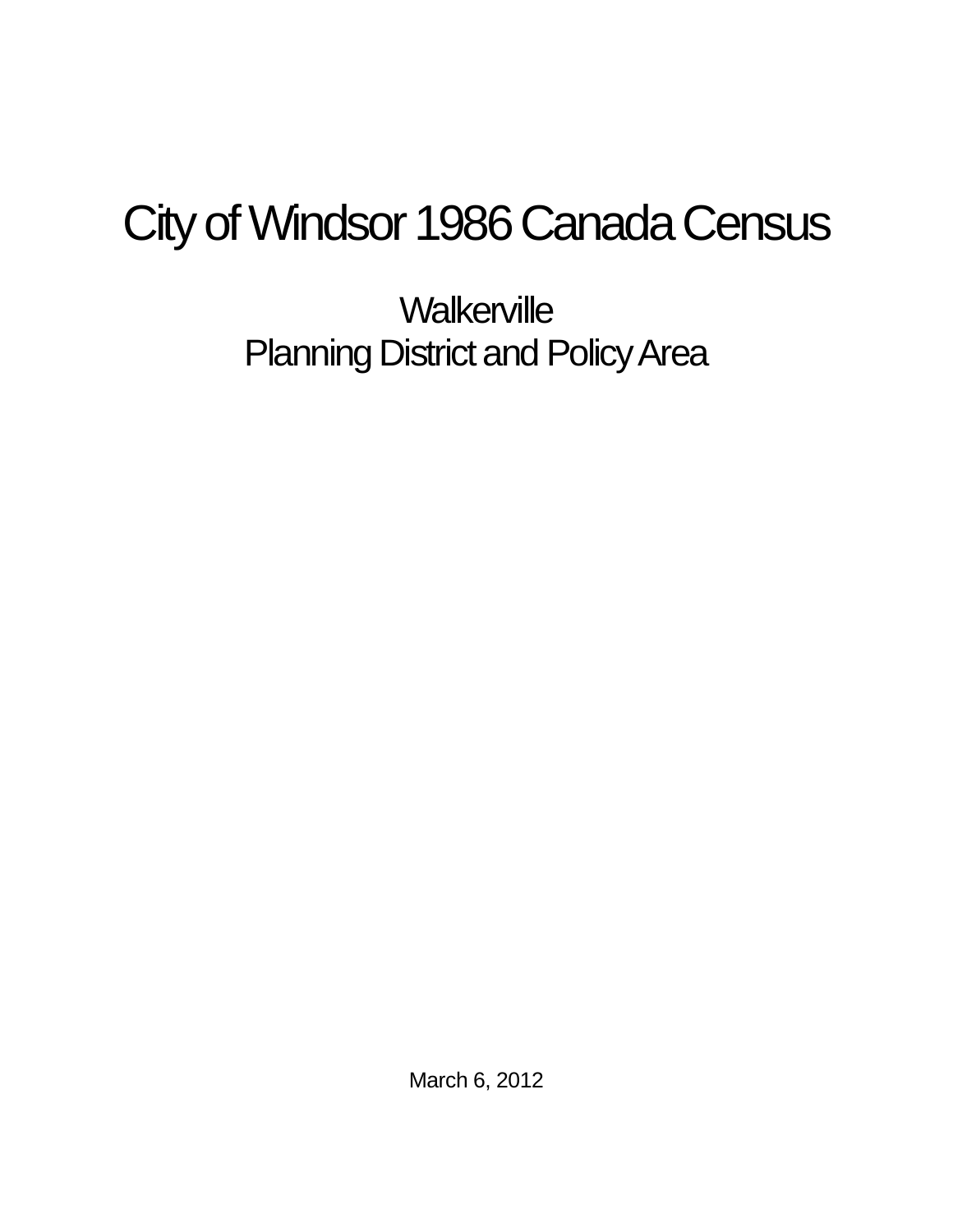## **Table of Contents**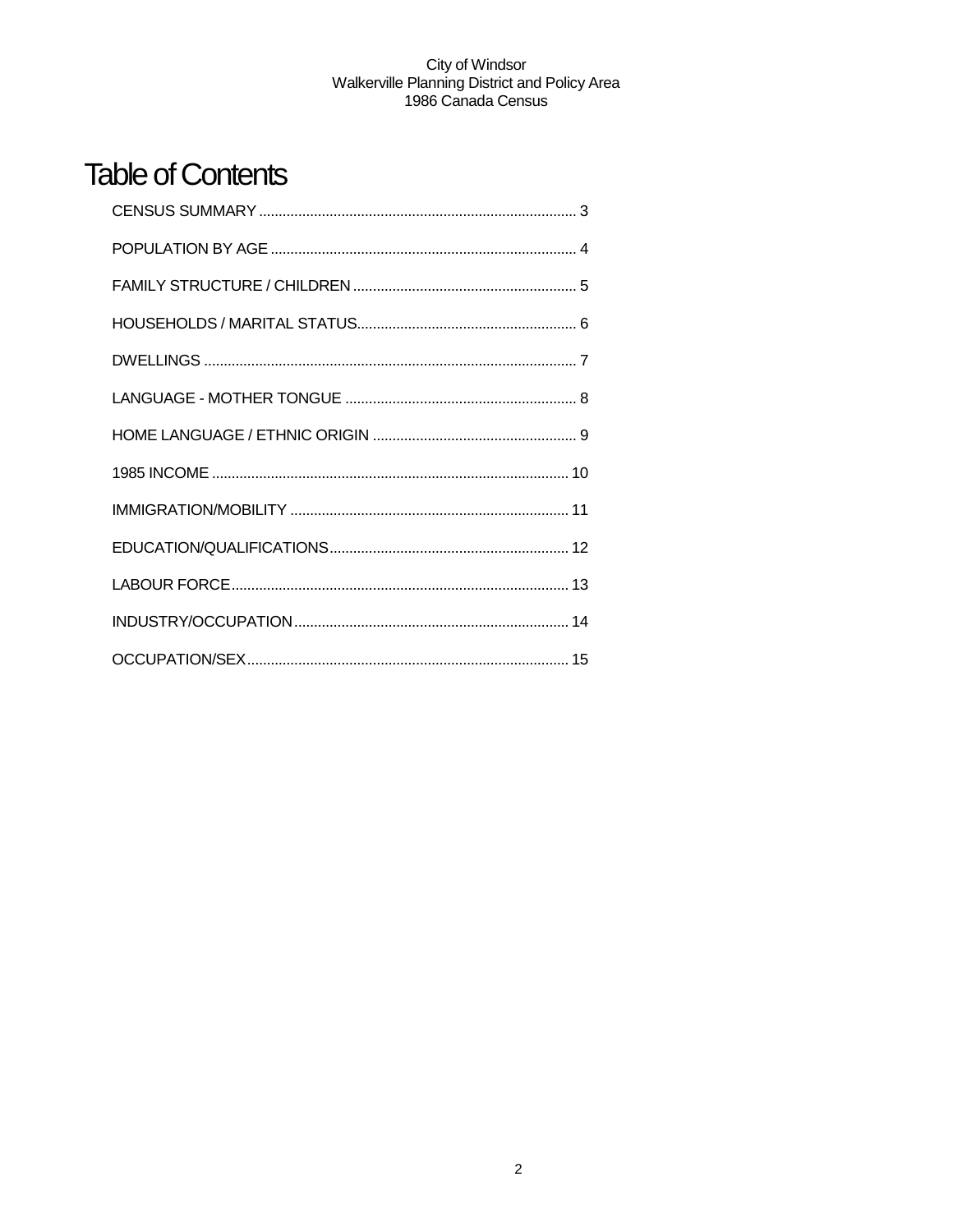## CENSUS SUMMARY

| <b>CENSUS SUMMARY</b>          | Walkerville |        |
|--------------------------------|-------------|--------|
| Total population (% base)      | 21,753      |        |
| By sex:                        |             |        |
| <b>Male</b>                    | 10,55549%   |        |
| Female                         | 11,200 51%  |        |
| By age:                        |             |        |
| 0 to 4 years                   | 1,595 7%    |        |
| 5 to 19 years                  | 4,335 20%   |        |
| 20 to 24 years                 | 2,450 11%   |        |
| 25 to 34 years                 | 4,050 19%   |        |
| 35 to 44 years                 | 2,465 11%   |        |
| 45 to 54 years                 | 2,030 9%    |        |
| 55 to 64 years                 | 2,120 10%   |        |
| 65 to 74 years                 | 1,550 7%    |        |
| 75 years and over              | 1,165 5%    |        |
| Average age of population      | 35          |        |
| Total census families (% base) | 5,655       |        |
| <b>Husband-wife families</b>   | 4,53580%    |        |
| With no children at home       | 1,800 32%   |        |
| With children at home          | 2,720 48%   |        |
| Lone-parent families           | 1,145 20%   |        |
| <b>Total children at home</b>  | 7,185       |        |
| Average children per family    | 1.3         |        |
| Private households (% base)    | 8,455       |        |
| <b>Persons in households</b>   | 21,505      |        |
| Average persons per household  | 2.5         |        |
| Occupied dwellings (% base)    | 8,440       |        |
| Owned                          | 4,970 59%   |        |
| Rented                         | 3,48541%    |        |
| Single detached house          | 4,850 57%   |        |
| Apartment 5 or more storeys    |             | 235 3% |
| Other type of dwelling         | 3,38040%    |        |
| 1985 Avg. hhld income (est.)   | 27,958      |        |
|                                |             |        |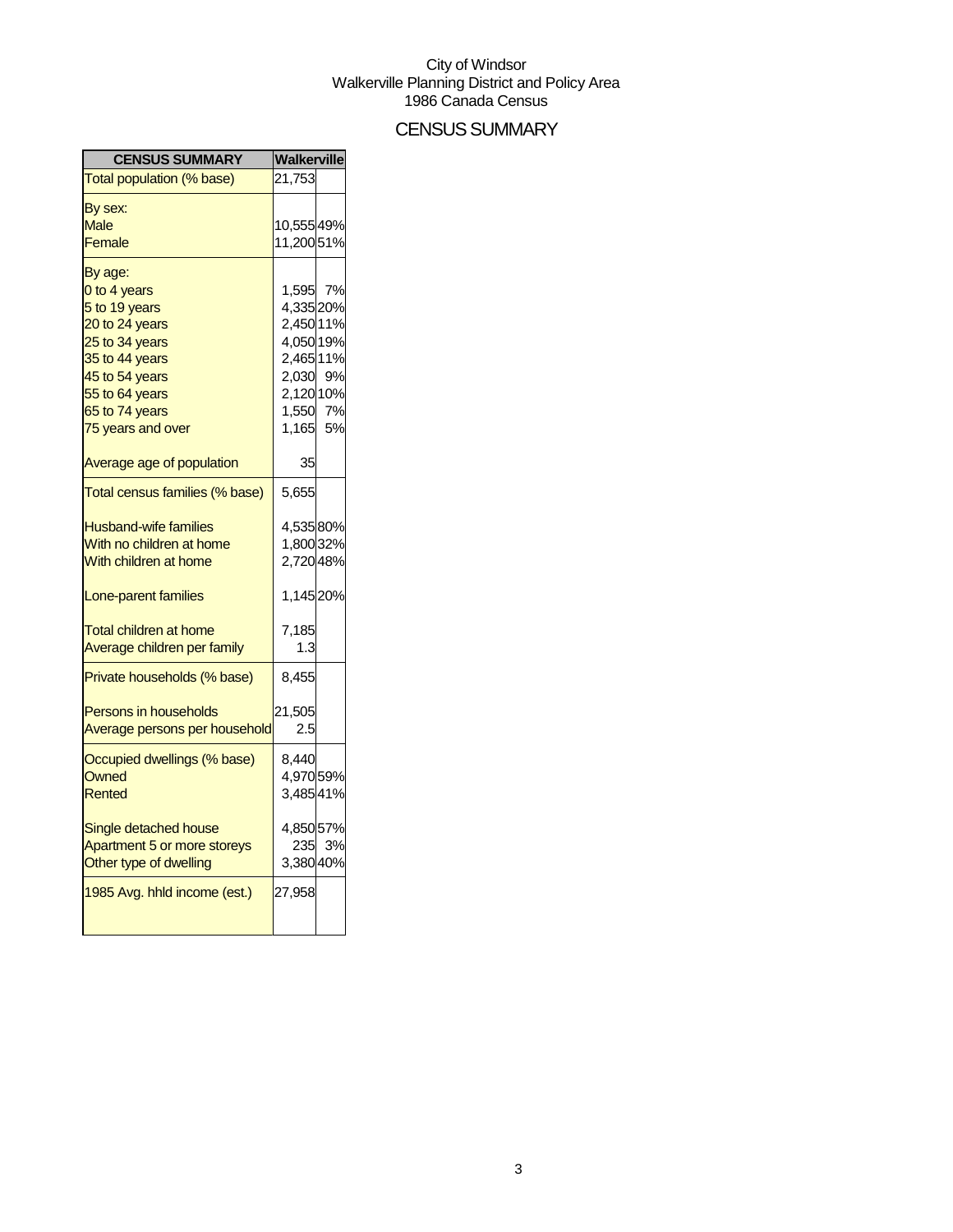## POPULATION BY AGE

| <b>POPULATION BY AGE Walkerville</b>           |                    |          |
|------------------------------------------------|--------------------|----------|
| Total population (% Base) 21,753               |                    |          |
| Average age of population                      | 35                 |          |
| By age:                                        |                    |          |
| $0 - 4$ years                                  | 1,595              | 7%       |
| $5 - 9$ years                                  | $1,380$ 6%         |          |
| 10 - 14 years                                  | 1,385 6%           |          |
| 15 - 19 years                                  | 1,570 7%           |          |
| 20 - 24 years                                  | 2,450 11%          |          |
| 25 - 34 years                                  | 4,050 19%          |          |
| 35 - 44 years                                  | 2,465 11%          |          |
| 45 - 54 years                                  | 2,030 9%           |          |
| 55 - 64 years                                  | 2,120 10%          |          |
| 65 - 74 years                                  | 1,550 7%           |          |
| 75 years and over                              | 1,165 5%           |          |
|                                                |                    |          |
| <b>Male population</b><br>Average age of males | 10,555 49%<br>34.2 |          |
|                                                |                    |          |
| By age:                                        |                    |          |
| $0 - 4$ years                                  | 780                | 4%       |
| $5 - 9$ years                                  | 685                | 3%       |
| 10 - 14 years                                  | 680                | 3%       |
| 15 - 19 years                                  |                    | 795 4%   |
| 20 - 24 years                                  | 1,140 5%           |          |
| 25 - 34 years                                  | 2,045 9%           |          |
| 35 - 44 years                                  | 1,295              | 6%       |
| 45 - 54 years                                  | 995<br>1,030       | 5%       |
| 55 - 64 years                                  |                    | 5%       |
| 65 - 74 years                                  |                    | 670 3%   |
| 75 years and over                              | 445                | 2%       |
| <b>Female population</b>                       | 11,20051%          |          |
| Average age of females                         | 35.8               |          |
|                                                |                    |          |
| By age:                                        |                    |          |
| 0 - 4 years                                    | 815                | 4%       |
| $5 - 9$ years                                  | 695                | 3%       |
| 10 - 14 years                                  | 705                | 3%       |
| 15 - 19 years                                  | 775                | 4%       |
| 20 - 24 years                                  | 1,310              | 6%       |
| 25 - 34 years<br>35 - 44 years                 | 2,005              | 9%<br>5% |
| 45 - 54 years                                  | 1,170              | 5%       |
| 55 - 64 years                                  | 1,035<br>1,090     | 5%       |
| 65 - 74 years                                  | 880                | 4%       |
| 75 years and over                              | 720                | 3%       |
|                                                |                    |          |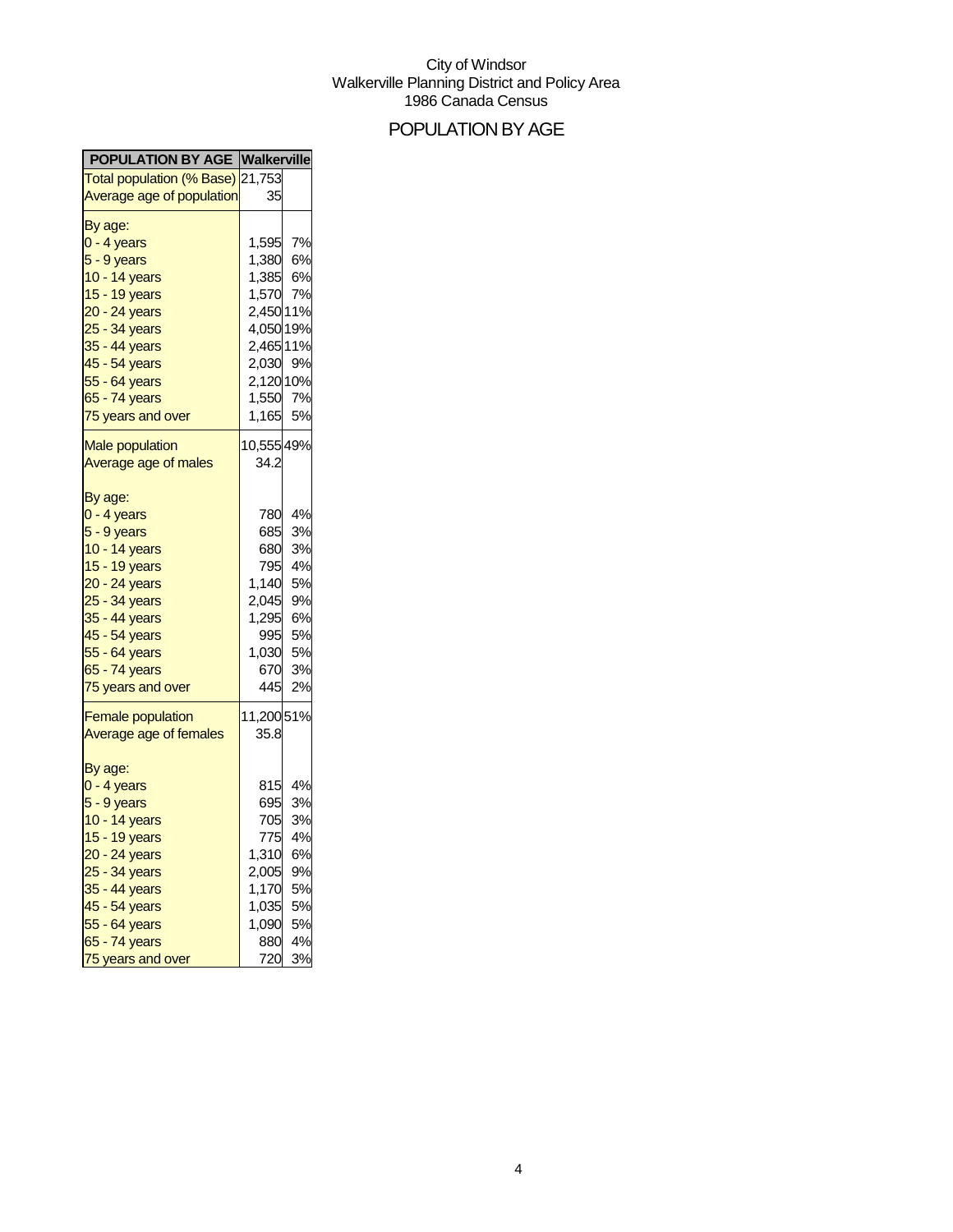## FAMILY STRUCTURE / CHILDREN

| <b>FAMILY STRUCTURE / CHILDREN Walkerville</b> |           |         |
|------------------------------------------------|-----------|---------|
| Total census families (% base)                 | 5,655     |         |
|                                                |           |         |
| By family structure:                           |           |         |
| <b>Total husband-wife families</b>             | 4,535 80% |         |
| With no children at home                       | 1,800 32% |         |
| With children at home                          | 2,720 48% |         |
| 1 child                                        | 1,035 18% |         |
| 2 children                                     | 1,010 18% |         |
| 3 or more children                             |           | 655 12% |
| Lone-parent families                           | 1,145 20% |         |
| Lone male parent                               | 150       | 3%      |
| 1 child at home                                | 55        | 1%      |
| 2 children at home                             | 35        | 1%      |
| 3 or more children at home                     | 15        | 0%      |
| Lone female parent                             |           | 980 17% |
| 1 child at home                                |           | 585 10% |
| 2 children at home                             | 305       | 5%      |
| 3 or more children at home                     | 95        | 2%      |
| Total children at home (%base)                 | 7,185     |         |
| $0 - 5$ years                                  | 1,805 25% |         |
| $6 - 14$ years                                 | 2,400 33% |         |
| 15 - 17 years                                  |           | 870 12% |
| 18 - 24 years                                  | 1,495 21% |         |
| 25 years and over                              | 620       | 9%      |
| Average children/family                        | 1.3       |         |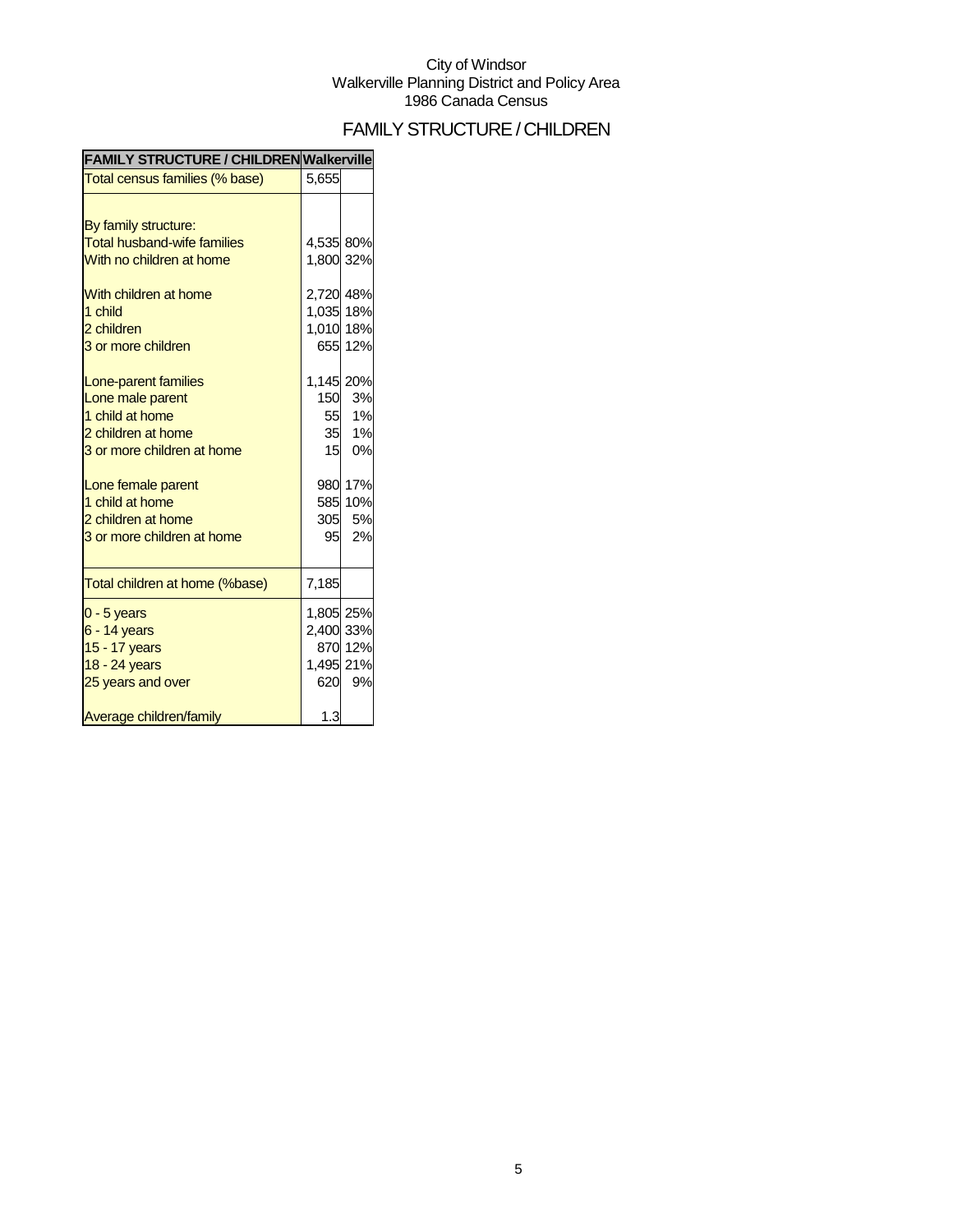## HOUSEHOLDS / MARITAL STATUS

| HOUSEHOLDS / MARITAL STATUS Walkerville |           |         |
|-----------------------------------------|-----------|---------|
| Private households (% base)             | 8.455     |         |
| By size of household:                   |           |         |
| 1 person                                | 2,400 28% |         |
| 2 persons                               | 2,56030%  |         |
| 3 persons                               | 1,440 17% |         |
| 4 - 5 persons                           | 1,755 21% |         |
| 6 or more persons                       |           | 325 4%  |
|                                         |           |         |
| By number of census families:           |           |         |
| Non-family households                   | 2,870 34% |         |
| <b>Family households</b>                | 5,585 66% |         |
| 1 census family                         | 5,485 65% |         |
| 2 or more census families               | 100       | 1%      |
| Persons in private households           | 21,505    |         |
| Average persons per household           | 2.5       |         |
| <b>Census families in private</b>       | 5,655     |         |
| households (% base)                     |           |         |
| By size of census family:               |           |         |
| 2 person family                         | 2,49544%  |         |
| 3 persons                               | 1,350 24% |         |
| 4 persons                               | 1,135 20% |         |
| 5 or more persons                       |           | 705 12% |
|                                         |           |         |
| Total population (% base)               | 21,760    |         |
| By marital status, for persons          |           |         |
| 15 years of age and over:               |           |         |
| Single (never married)                  | 5,10523%  |         |
| <b>Married</b>                          | 9,27043%  |         |
| Widowed                                 | 1,435     | 7%      |
| <b>Divorced</b>                         | 1,000     | 5%      |
| <b>Separated</b>                        | 655       | 3%      |
|                                         |           |         |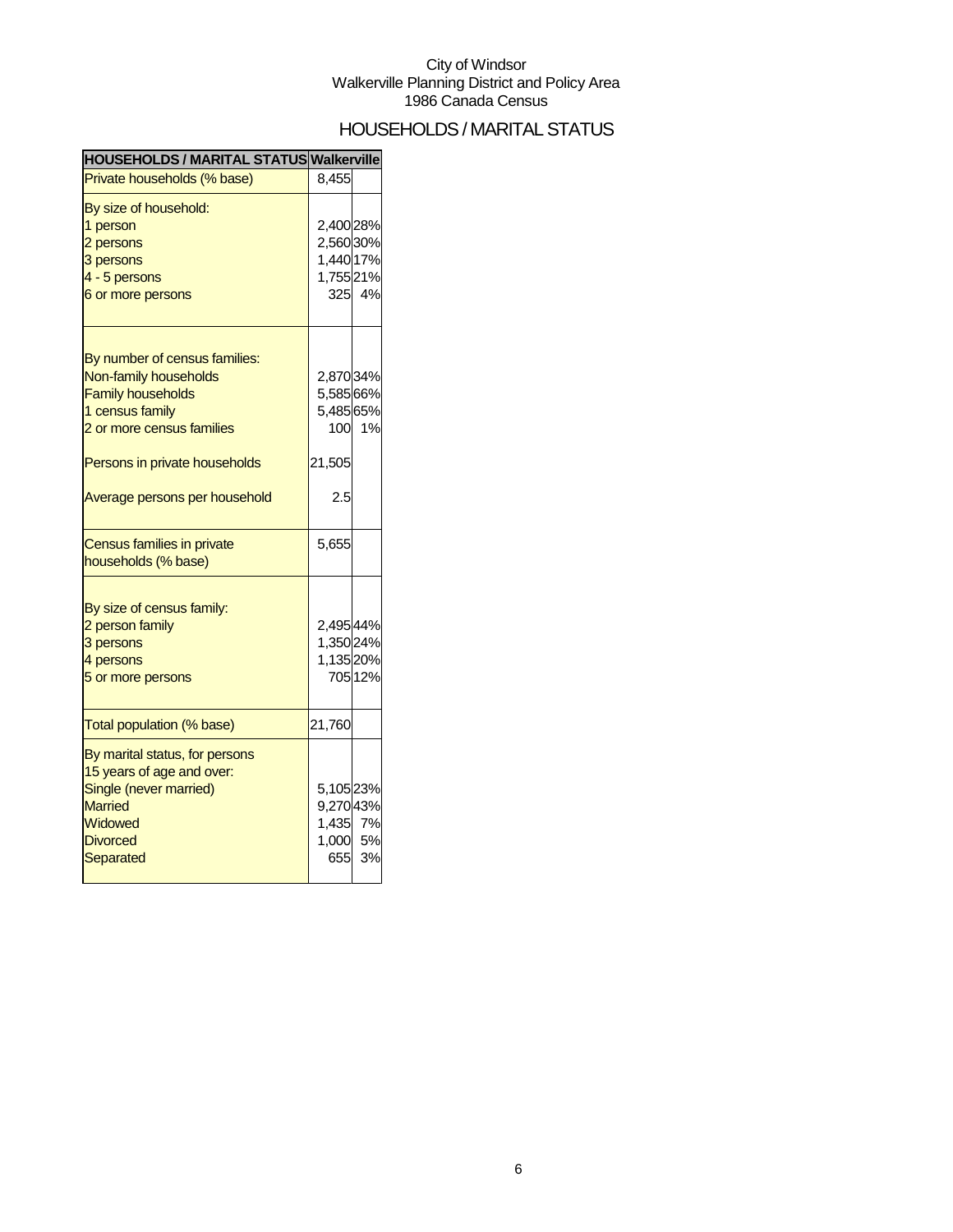### DWELLINGS

| <b>Walkerville</b>                                                               |                                                                                                                                                                |
|----------------------------------------------------------------------------------|----------------------------------------------------------------------------------------------------------------------------------------------------------------|
| Occupied dwellings (% base) 8,440                                                |                                                                                                                                                                |
|                                                                                  | 0%<br>3%<br>0%                                                                                                                                                 |
|                                                                                  | 310 4%<br>465 6%<br>1%                                                                                                                                         |
|                                                                                  | 980 12%<br>180 2%<br>1%                                                                                                                                        |
| 3,355<br><b>Tenant occupied households</b><br>4,920<br>Owner occupied households | 16%                                                                                                                                                            |
|                                                                                  | 3,485 41%<br>4,970 59%<br>0<br>4,850 57%<br>235<br>0<br>3,380 40%<br>8,380<br>5,890 70%<br>1,665 20%<br>45<br>7,720 92%<br>7,170 86%<br>50<br>1,300 39%<br>805 |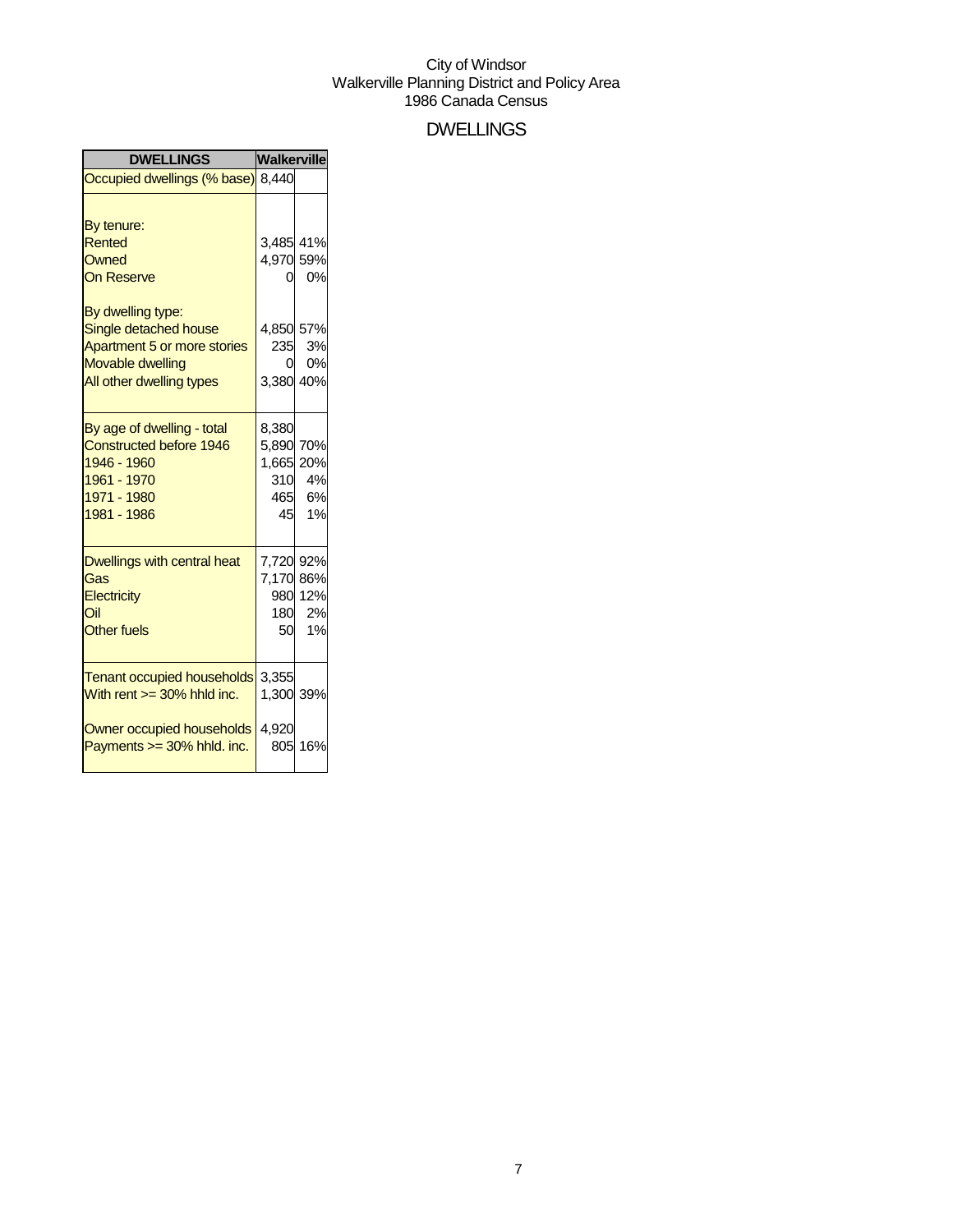## LANGUAGE - MOTHER TONGUE

| <b>LANGUAGE - MOTHER TONGUE Walkerville</b> |            |        |
|---------------------------------------------|------------|--------|
| Total responses (% Base)                    | 21,785     |        |
|                                             |            |        |
| <b>Total single responses</b>               | 20,130 92% |        |
| <b>Total official languages</b>             | 14,570 67% |        |
| English                                     | 13,825 63% |        |
| French                                      |            | 745 3% |
|                                             |            |        |
| <b>Total non-official languages</b>         | 5,590 26%  |        |
| German                                      | <b>270</b> | 1%     |
| <b>Chinese</b>                              |            | 115 1% |
| <b>Dutch</b>                                |            | 40 0%  |
| Polish                                      |            | 495 2% |
| Italian                                     | 2,650 12%  |        |
| Portuguese                                  | 50         | 0%     |
| Ukrainian                                   |            | 235 1% |
| Greek                                       | 165        | 1%     |
| Languages other than above                  | 690        | 3%     |
|                                             |            |        |
| <b>Total multiple responses</b>             | 1,655      | 8%     |
|                                             |            |        |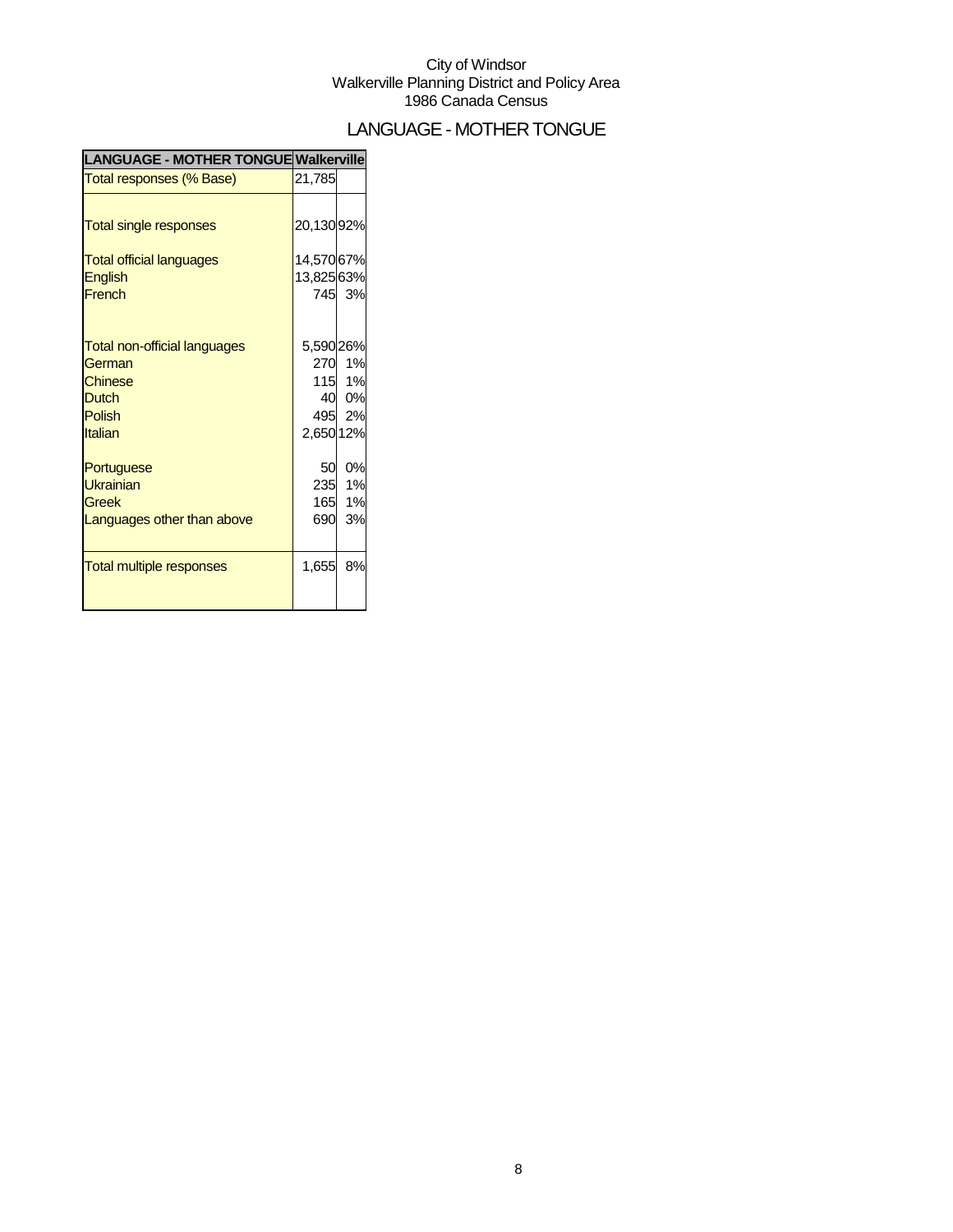## HOME LANGUAGE / ETHNIC ORIGIN

| <b>HOME LANGUAGE / ETHNIC ORIGIN Walkerville</b>                                                                                                                                                                 |                                                                            |                                              |
|------------------------------------------------------------------------------------------------------------------------------------------------------------------------------------------------------------------|----------------------------------------------------------------------------|----------------------------------------------|
| Total population (% base)                                                                                                                                                                                        | 21,753                                                                     |                                              |
| By home language:<br><b>Total single response</b><br><b>English</b><br>French<br><b>Italian</b><br><b>Chinese</b><br>German<br>Portuguese<br><b>Greek</b><br>Other<br>Speak more than one language               | 19,18088%<br>15,700 72%<br>175<br>1,810 8%<br>1,210 6%<br>2,320 11%        | 1%<br>135 1%<br>70 0%<br>40 0%<br>80 0%      |
| By official language:<br><b>English only</b><br><b>French only</b><br><b>Both English and French</b><br><b>Neither English nor French</b>                                                                        | 19,010 87%<br>1,860 9%<br>610                                              | 55 0%<br>3%                                  |
| By ethnic origin:<br>Single origin<br><b>British</b><br>French<br><b>Aboriginal peoples</b><br>German<br>Italian<br>Ukrainian<br><b>Chinese</b><br>Dutch (Netherlands)<br>Other<br>Reported more than one origin | 15,075 69%<br>4,780 22%<br>1,810 8%<br>3,530 16%<br>3,675 17%<br>6,470 30% | 65 0%<br>435 2%<br>530 2%<br>185 1%<br>75 0% |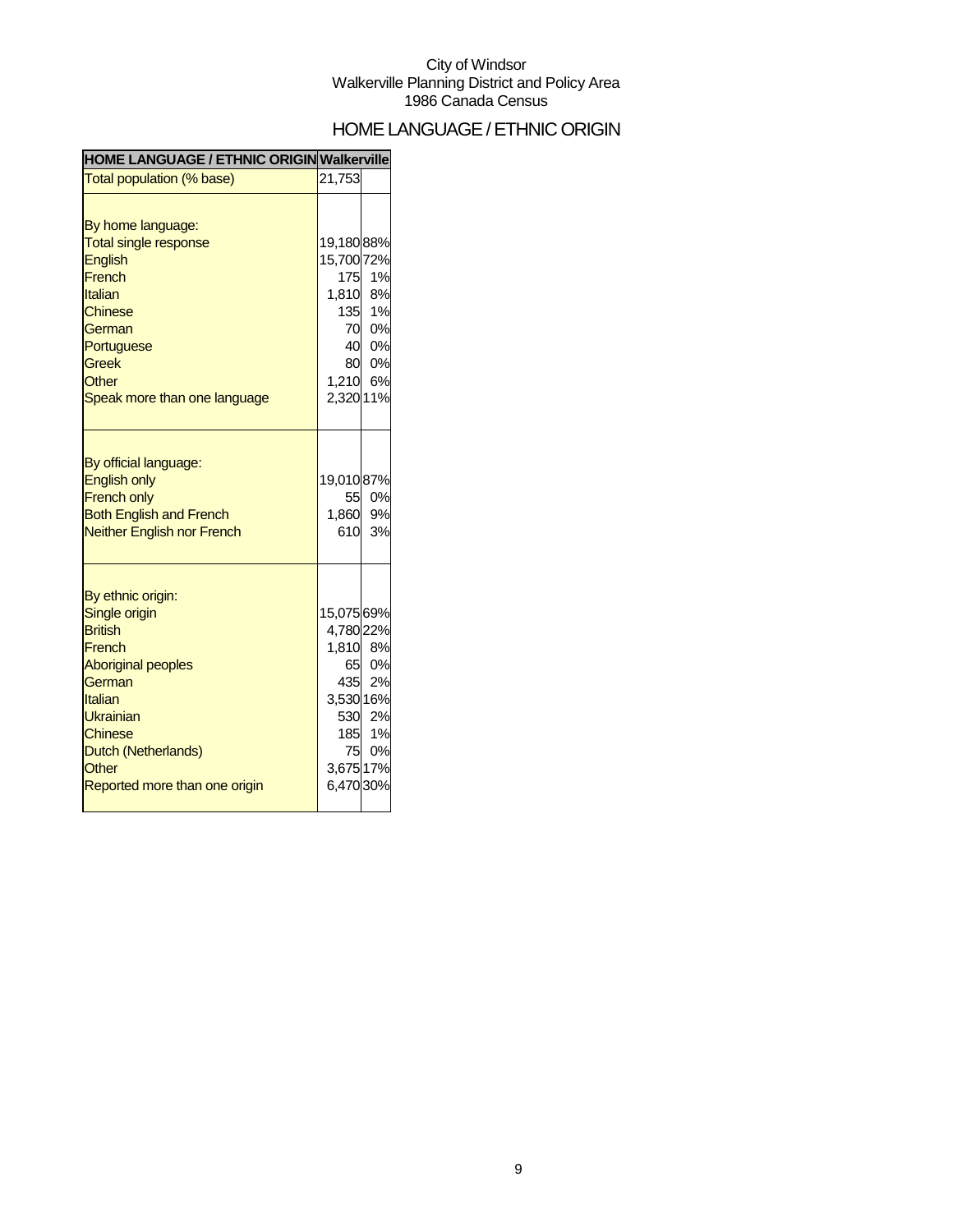### 1985 INCOME

| 1985 INCOME                             | Walkerville |         |
|-----------------------------------------|-------------|---------|
| Total households (% Base)               | 8,355       |         |
| By household income:                    |             |         |
| <b>Negative Income</b>                  | 0           | 0%      |
| $$0 - 9,999$                            | 1,956 23%   |         |
| \$10,000 - 19,999                       | 1,936 23%   |         |
| \$20,000 - 29,999                       | 1,288 15%   |         |
| \$30,000 - 39,999                       | 1,298 16%   |         |
| $$40,000 - 49,999$                      |             | 823 10% |
| \$50,000 - 59,999                       | 440         | 5%      |
| \$60,000 - 69,999                       |             | 200 2%  |
| \$70,000 - 79,999                       | 175         | 2%      |
| \$80,000 - 99,999                       | 102         | 1%      |
| \$100,000 and over                      | 87          | 1%      |
| Aggr. household income (\$'000) 233,587 |             |         |
| Average household income \$             | 27,958      |         |
| Males 15 yrs+ with income               | 7,805       |         |
| Aggregate income (\$'000)               | 157,835     |         |
| Average total income \$                 | 20,222      |         |
| Females 15 yrs+ with income             | 6.970       |         |
| Aggregate income (\$'000)               | 78,261      |         |
| Average total income \$                 | 11,228      |         |
| Males 15 yrs+ with employ.inc           | 6,015       |         |
| Aggregate income (\$'000)               | 126,601     |         |
| Average employment income \$            | 21,048      |         |
|                                         |             |         |
| Females 15 yrs+ with emp.inc.           | 4,270       |         |
| Aggregate income (\$'000)               | 50,262      |         |
| Average employment income \$            | 11,771      |         |
| <b>Number of census families</b>        | 5,660       |         |
| Aggr. family income (\$'000)            | 180,302     |         |
| Average family income \$                | 31,855      |         |
| Unattached individ, with inc.           | 2,995       |         |
| Aggregate income (\$'000)               | 43,763      |         |
| Average individual income \$            | 14,612      |         |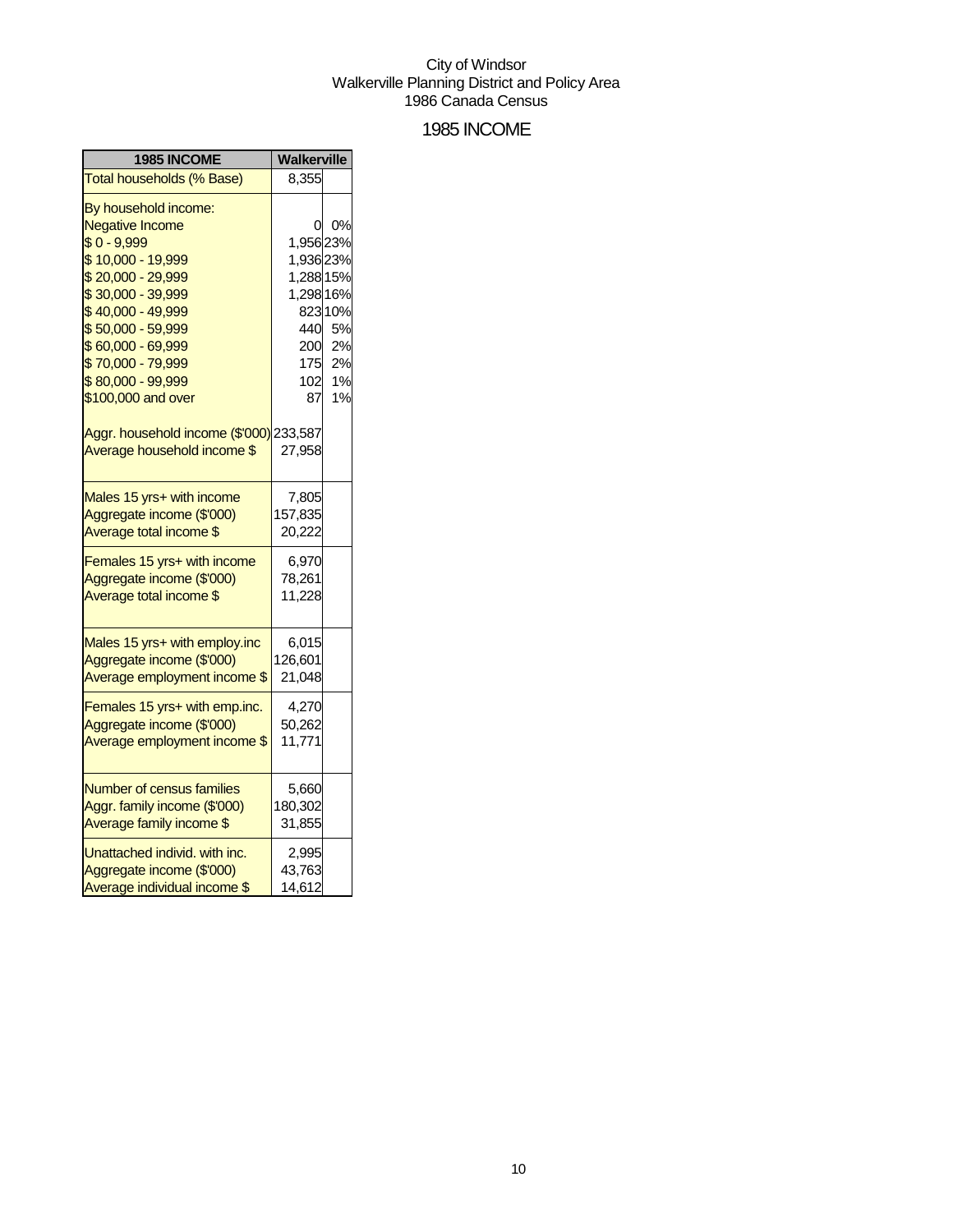## IMMIGRATION/MOBILITY

| <b>IMMIGRATION/MOBILITY</b>                                                                                                                                                                                                                                               | Walkerville                                                                           |                                          |
|---------------------------------------------------------------------------------------------------------------------------------------------------------------------------------------------------------------------------------------------------------------------------|---------------------------------------------------------------------------------------|------------------------------------------|
| <b>Total population (% Base)</b>                                                                                                                                                                                                                                          | 21,760                                                                                |                                          |
| By citizenship:<br>Canadian<br><b>Other than Canadian</b>                                                                                                                                                                                                                 | 19,98592%<br>1,555                                                                    | 7%                                       |
| By immigration status:<br>Non-immigrant population<br>Born in province of res.<br>Born in another province<br>Immigrant population<br><b>United States of America</b><br><b>Other Americas</b><br><b>United Kingdom</b><br><b>Other Europe</b><br>Africa<br>Asia<br>Other | 14,93569%<br>13,71063%<br>1,260 6%<br>6,55530%<br>300<br>545<br>4,405 20%<br>60<br>35 | 465 2%<br>1%<br>3%<br>0%<br>790 4%<br>0% |
| Immigrant population - total                                                                                                                                                                                                                                              | 6,555                                                                                 |                                          |
| By period of immigration:<br>Before 1946<br>1946 - 1966<br>1967 - 1977<br>1978 - 1982<br>1983 - 1986                                                                                                                                                                      | 2,895 44%<br>1,910 29%<br>445<br>450                                                  | 85513%<br>7%<br>7%                       |
| By age at time of immigration:<br>$0 - 4$ years<br>5 - 19 years<br>20 years and over                                                                                                                                                                                      | 1,830 28%<br>3,950 60%                                                                | 790 12%                                  |
| By mobility status:<br>Persons 5 years and over<br>Non-movers (same address)<br><b>Movers</b><br>Non-migrants (same place)<br><b>Migrants</b><br>From same province<br>From other province<br>From outside Canada                                                         | 19,980<br>11,22056%<br>8,775 44%<br>6,26531%<br>2,515 13%<br>1,350 7%<br>610          | 510 3%<br>3%                             |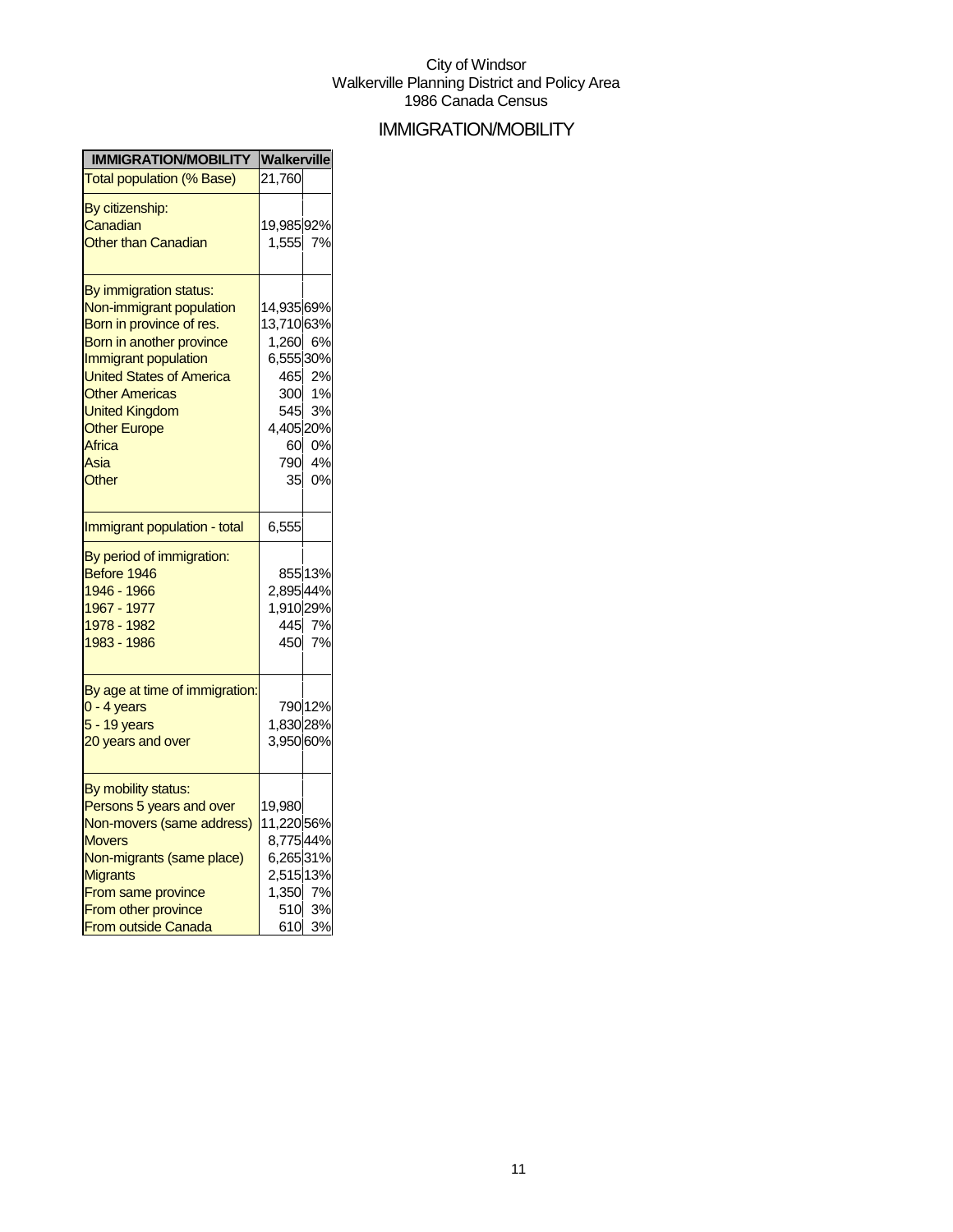## EDUCATION/QUALIFICATIONS

| <b>EDUCATION/QUALIFICATIONS</b>                                                                                                                                                                                                                                                                                                                                                      | Walkerville                                                                            |                                                                     |
|--------------------------------------------------------------------------------------------------------------------------------------------------------------------------------------------------------------------------------------------------------------------------------------------------------------------------------------------------------------------------------------|----------------------------------------------------------------------------------------|---------------------------------------------------------------------|
| Total population 15+ years                                                                                                                                                                                                                                                                                                                                                           | 17,225                                                                                 |                                                                     |
| By highest level of schooling:<br>Less than grade 9<br>Grade 9 - 13, no sec. cert.<br>Grade 9 - 13, second. cert.<br>Trade certificate/diploma<br>University without degree<br>University with degree                                                                                                                                                                                | 3,770 22%<br>5,070 29%<br>2,385 14%<br>3,415 20%<br>1,370<br>1,220                     | 8%<br>7%                                                            |
| Postsecondary educated<br>population - total (% Base)                                                                                                                                                                                                                                                                                                                                | 3,940                                                                                  |                                                                     |
| By field of study:                                                                                                                                                                                                                                                                                                                                                                   |                                                                                        |                                                                     |
| Male with postsecondary educ.<br>Education/recreat./counsell.<br>Fine and applied arts<br>Humanities & related fields<br>Social sciences & rel. field<br>Commerce/management/bus.adm.<br>Agricult. & biolog. sciences<br>Engineering & applied scienc<br>Technic.& trades (eng & sci)<br>Health prof. science & tech.<br>Mathematics & phys. sciences<br>All other                   | 2,11554%<br>105<br>125<br>115<br>185<br>285<br>70<br>120<br>1,005 26%<br>55<br>45<br>5 | 3%<br>3%<br>3%<br>5%<br>7%<br>2%<br>3%<br>1%<br>1%<br>0%            |
| Female with postsecond. educ.<br>Education/recreat./counsell.<br>Fine and applied arts<br><b>Humanities &amp; related fields</b><br>Social sciences & rel. field<br>Commerce/management/bus.adm.<br>Agricult. & biolog. sciences<br>Engineering & applied scienc<br>Technic.& trades (eng & sci)<br>Health prof. science & tech.<br>Mathematics & phys. sciences<br><b>All other</b> | 1,825 46%<br>250<br>210<br>175<br>165<br>110<br>15<br>85<br>290<br>35<br>10            | 6%<br>5%<br>4%<br>4%<br>510 13%<br>3%<br>0%<br>2%<br>7%<br>1%<br>0% |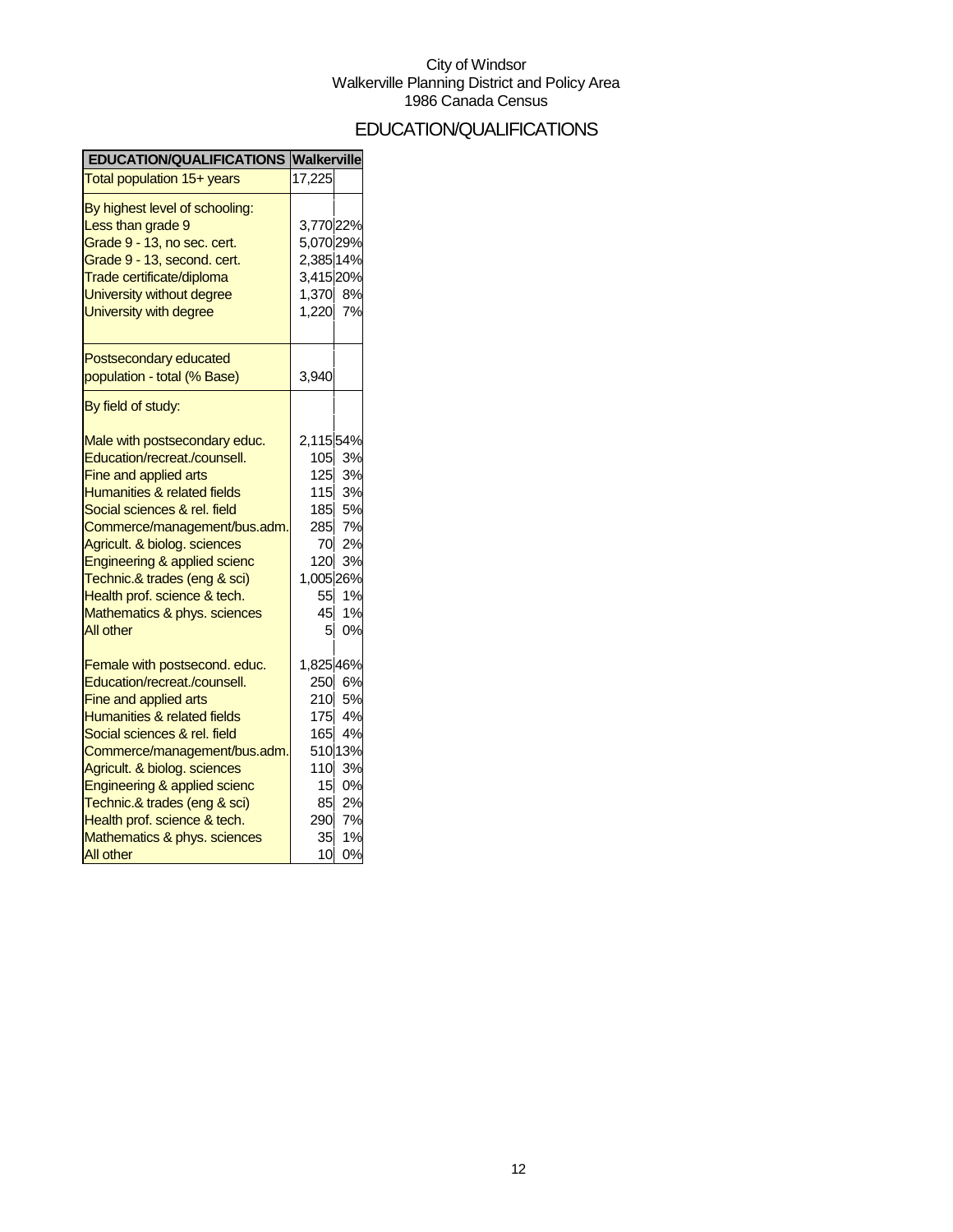## LABOUR FORCE

| <b>LABOUR FORCE</b>                                                                                                                                                                 | <b>Walkerville</b>                                                          |              |
|-------------------------------------------------------------------------------------------------------------------------------------------------------------------------------------|-----------------------------------------------------------------------------|--------------|
| Total population 15+ years<br>Total labour force 15+ years<br><b>Employed</b><br>Unemployed<br>Persons not in labour force<br><b>Participation rate</b><br><b>Unemployment rate</b> | 17,210<br>10,635 62%<br>9,225 54%<br>1,415 8%<br>6,595 38%<br>61.8<br>13.31 |              |
| Male population 15+ years<br><b>Labour force</b><br>Employed<br><b>Unemployed</b><br>Not in labour force<br><b>Participation rate</b><br><b>Unemployment rate</b>                   | 8,360 49%<br>6,255 36%<br>5,525 32%<br>2,110 12%<br>74.82<br>11.99          | 750 4%       |
| Female population 15+ years<br><b>Labour force</b><br><b>Employed</b><br><b>Unemployed</b><br>Not in labour force<br><b>Participation rate</b><br><b>Unemployment rate</b>          | 8,85051%<br>4,345 25%<br>3,700 21%<br>4,485 26%<br>49.1<br>15.3             | 665 4%       |
| Males- all classes of worker<br><b>Paid worker</b><br>Self-employed<br><b>Females- all classes of worker</b><br><b>Paid worker</b><br>Self-employed                                 | 6,405<br>5,875 92%<br>4,540<br>4,090 90%<br>80                              | 225 4%<br>2% |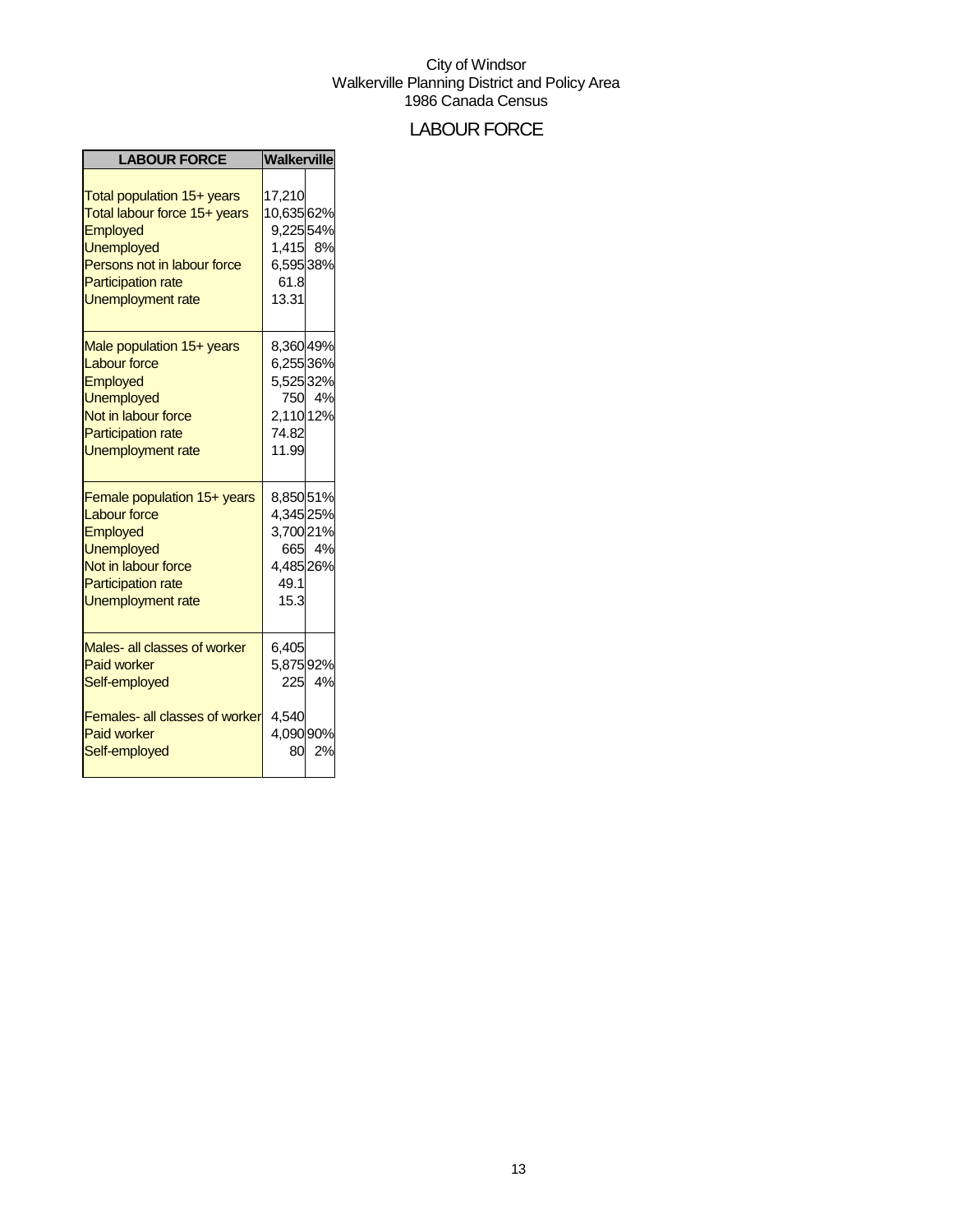## INDUSTRY/OCCUPATION

| <b>INDUSTRY/OCCUPATION</b>                                    | <b>Walkerville</b> |           |
|---------------------------------------------------------------|--------------------|-----------|
| perienced labour force                                        |                    |           |
| By Industry: (% Base)                                         | 10,285             |           |
| Agricultural & rel.services                                   | 70                 | 1%        |
| Other primary industries                                      | 35                 | 0%        |
| Manufacturing                                                 | 3,425 33%          |           |
| <b>Construction</b>                                           | 485                | 5%        |
| <b>Transportation &amp; storage</b>                           | 275                | 3%        |
| Communication & oth. utility                                  | 180                | 2%        |
| Wholesale trade                                               | 315                | 3%        |
| <b>Retail trade</b>                                           | 1,415 14%          |           |
| <b>Finance and insurance</b>                                  | 245                | 2%        |
| Real estate & insur. agents                                   | 135                | 1%        |
| <b>Business service</b>                                       | 440                | 4%        |
| Government service                                            | 325                | 3%        |
| <b>Educational service</b>                                    |                    | 455 4%    |
| <b>Health &amp; social service</b>                            | 765                | 7%        |
| Accommodation, food, beverag                                  | 915                | 9%        |
| Other service industries                                      | 810                | 8%        |
| <b>Experienced labour force</b>                               |                    |           |
| by occupation: (% Base)                                       | 10,285             |           |
|                                                               |                    | 5%        |
| Managerial, administrative                                    | 495                |           |
| Nat. science, eng. & math.                                    | 205                | 2%<br>3%  |
| Soc. sc., religion & artist.<br><b>Teaching &amp; related</b> | 350l<br>335        | 3%        |
| Medicine & health                                             | 400                | 4%        |
| <b>Clerical &amp; related</b>                                 | 1,550 15%          |           |
| <b>Sales</b>                                                  | 890                | 9%        |
| Service                                                       | 1,670 16%          |           |
| Farming & horticultural                                       | 90                 | 1%        |
| Other primary industries                                      | 10                 | 0%        |
| Processing                                                    | 340                | 3%        |
| <b>Machining &amp; related</b>                                | 730                | 7%        |
| Prod. fabric./assemb./repair                                  | 1,770 17%          |           |
| <b>Construction trades</b>                                    | 525                | <b>5%</b> |
| Transport equipmnt. operat.                                   |                    | 340 3%    |
| Material handling & related                                   | 190                | 2%        |
| Oth. crafts & equip. operat.                                  | 75                 | 1%        |
| Occupations not classified                                    | 355                | 3%        |
|                                                               |                    |           |